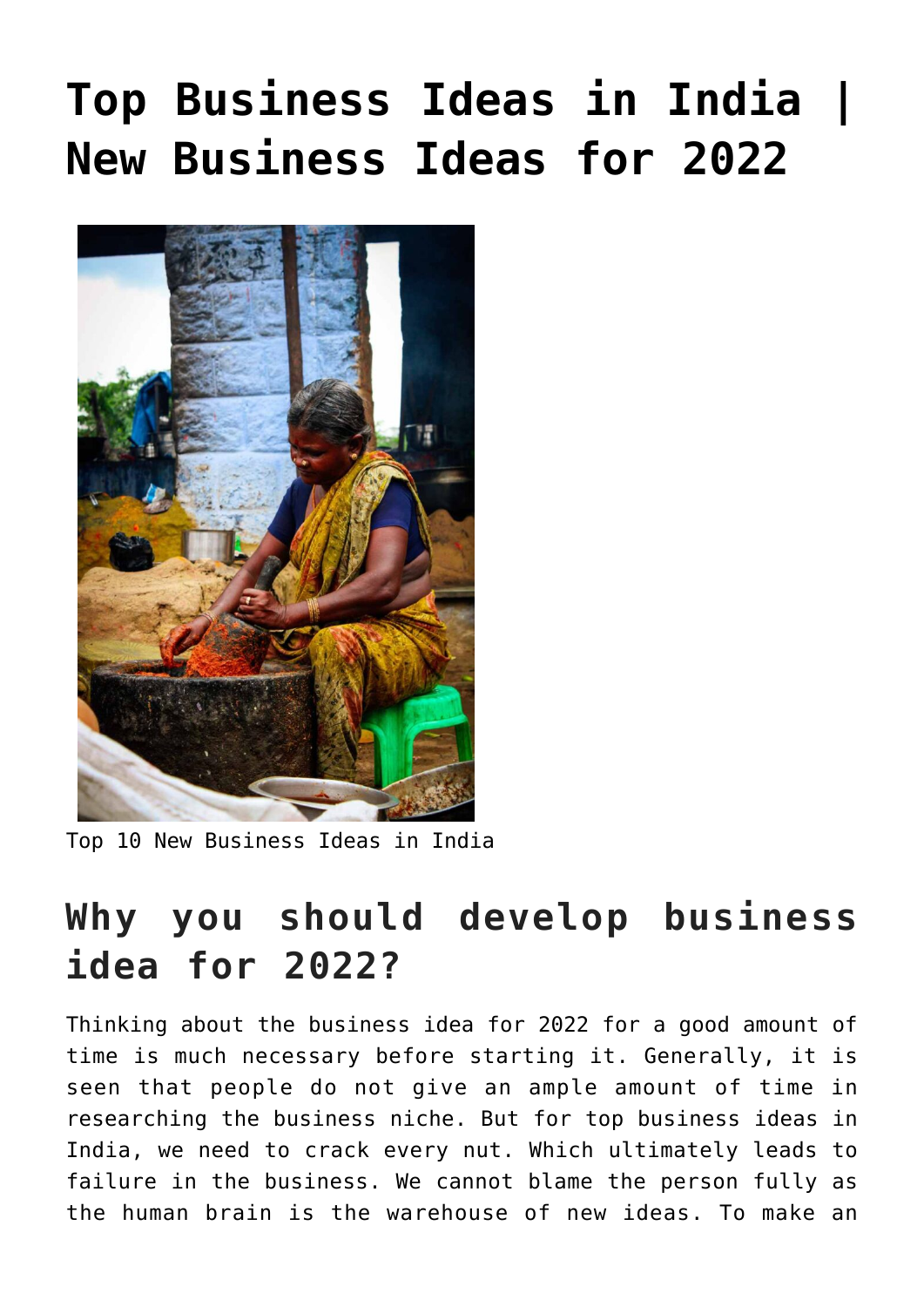empire of successful businesses, you should focus more on the business idea as it matters in the long run.

Its high time to start thinking about the best business ideas for 2022 to earn money and prove to the world that we can do it.

Business ideas can trick your mind as there is no point of certainty that the idea will surely work and will give you a unique and profitable business in the future. So, it is quite important to make yourself confident with the business idea and make you stick to it. As ultimately it is something on which you are going to work for a lifetime. So, your business should pay you for the efforts and time that you have invested into it.

# **Top Business Ideas in India which you can start in 2022 easily.**

#### **1. Manufacturing Business**

Below are some most profitable business ideas in India with low investment and cost.

**Eyeglasses and frames manufacturing:** The production of eyeglasses and frames in India is very profitable nowadays. We usually see a wide range of specs, for men, women as well as unisex eyeglasses, and people are getting crazy these days to opt for trendy and high-quality frames, sunglasses, or contact lens. You can startup with this idea and moreover, you can start a store business or an online business to make more profit. Otherwise, you can just approach retailers or the preexisting brands Lenskart, CoolWinks for selling your frames and glasses. You can choose your own pricing, but generally, in India, we see a range from Rs 400 to Rs 20,000 for both glasses and frames.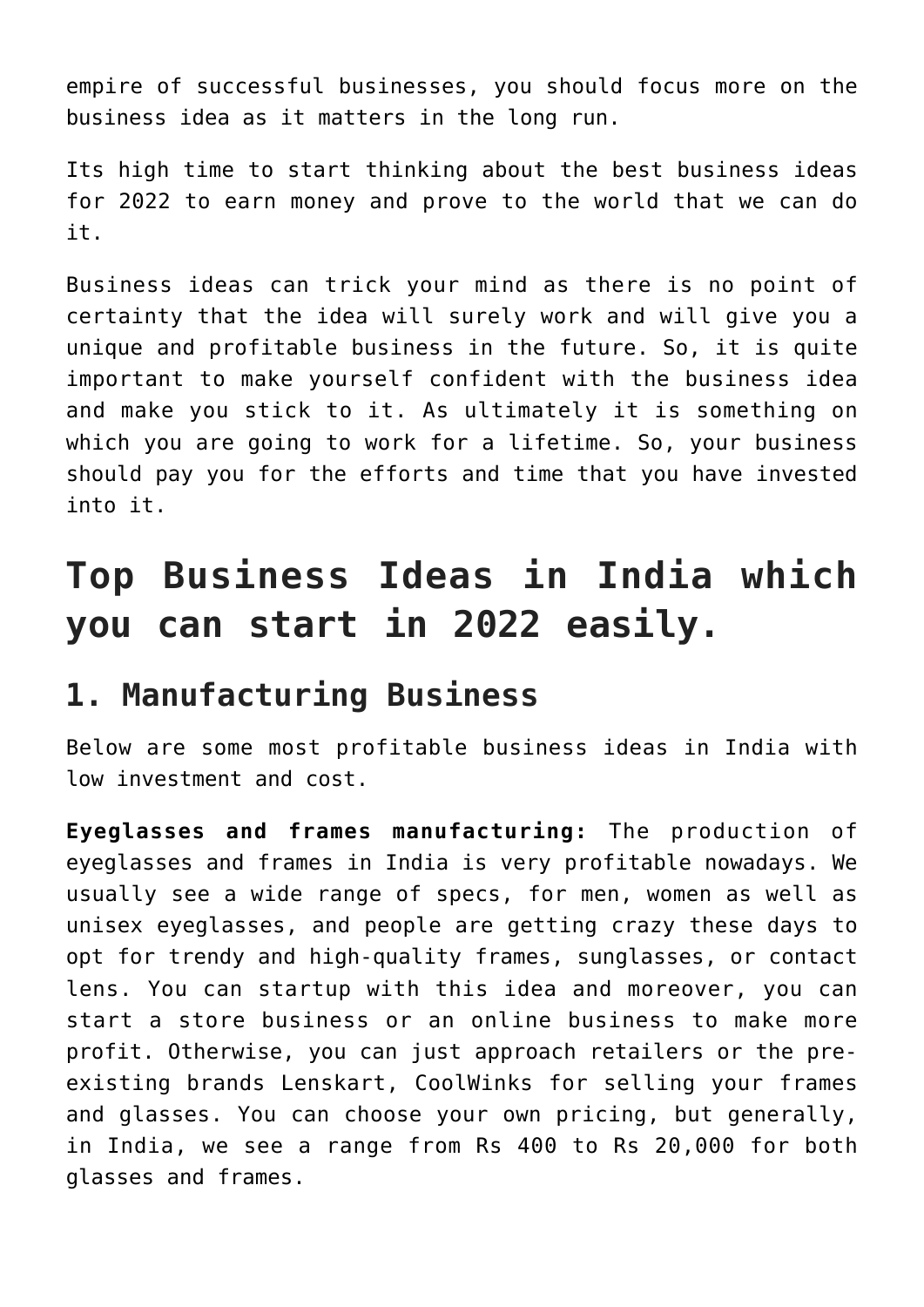**Textile or cloth manufacturing**: India is the country where we practice different clothing styles at every different occasion and for that, we need the best quality fabric. There is Arvind Ltd which is the largest textile company in India and after that Bhilwara has emerged as the largest manufacturer in India. A textile retailer would gain around 30%-90%, and a whole seller would gain a 3%-29% profit space. But readymade garment retail gains much profit so that is also a good business idea to start in India.

**Stationery Manufacturing:** Stationery items are one of the most demanding products in the world. Stationary Industry in India comprises of approx. Rs 4000 Crore. This business has very potential in it as we know different stationery items are required at all the places, be it at home, office, schools, colleges, everywhere. But the big company producing stationery items are few, so you can start this business and excel in it.

You can check out this post for [paper bag production](https://inbusinessideas.com/how-to-start-a-paper-bag-business-in-india/).

#### **2. Bakery Business**

The bakery business in India is among the best profitable businesses. This can make you a profit of Rs 50000-1.5 lakh per month. And it will increase gradually after years. This can be started with very low investment. One can even start from home and can take it a large-scale business. You don't have to become a bakery chef to start a bakery business. You can even start an online bakery business in India. You would not have many competitors also. YOu can also keep confectionery as a part of your bakery business.

## **3. Agricultural Business**

[Agricultural business](https://inbusinessideas.com/category/agriculture-business-in-india/) in India includes everything evolving fruits, flowers, vegetables, [poultry farming,](https://inbusinessideas.com/how-to-start-a-poultry-farm-business-in-india/) organic, fertilizers, etc, the counting never ends. Due to the always high demand for food and its by-product, this business is